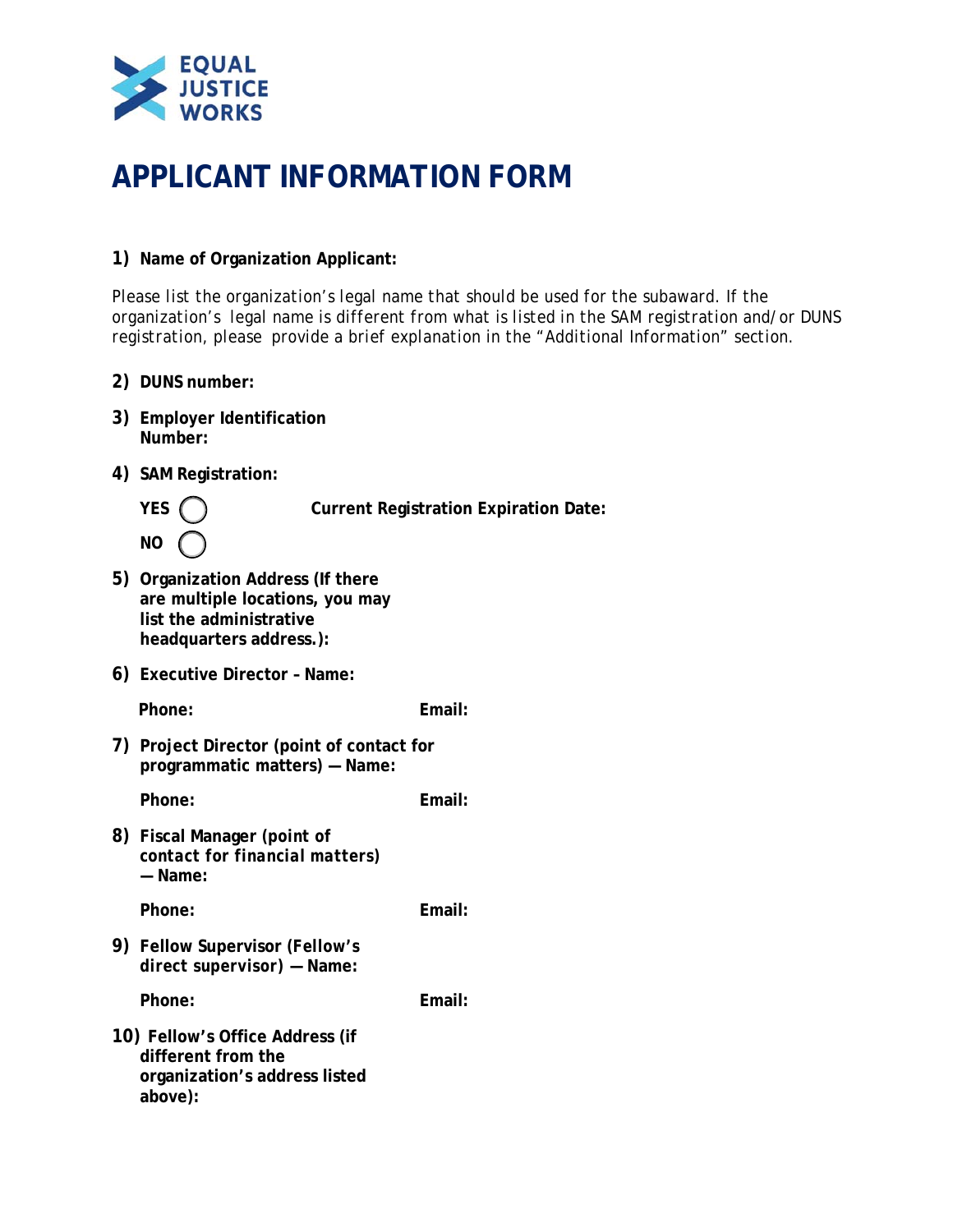## **11) Working Remote:**

| <b>YES</b> |  |
|------------|--|
| <b>NO</b>  |  |

**YES If yes, explain Fellow remote work**  situation:

- **12) Total Subaward Budget Requested (\$):**
- **13) Number of Fellows proposed:**

**# of attorneys: # of organizers:**

**14) Additional Information (optional):**

|                                                                                                                                                    |                                                                                                                                                                       | <b>YES</b> | <b>NO</b> | <b>NA</b> |
|----------------------------------------------------------------------------------------------------------------------------------------------------|-----------------------------------------------------------------------------------------------------------------------------------------------------------------------|------------|-----------|-----------|
| 15) Is the Organization's Accounting System in accord with<br>Generally Accepted Accounting Principles applicable to the<br>entity's legal status? |                                                                                                                                                                       |            |           |           |
|                                                                                                                                                    | 16) Does the accounting system provide for:                                                                                                                           |            |           |           |
|                                                                                                                                                    | a) Proper segregation of direct costs from indirect costs.                                                                                                            |            |           |           |
|                                                                                                                                                    | b) Identification and accumulation of direct costs by<br>award/agreement.                                                                                             |            |           |           |
| C)                                                                                                                                                 | A logical and consistent method for the allocation of<br>indirect costs to intermediate and final cost objectives.<br>(An award/agreement is a final cost objective). |            |           |           |
| d)                                                                                                                                                 | Accumulation of costs under general ledger control.                                                                                                                   |            |           |           |
|                                                                                                                                                    | e) A timekeeping system that identifies employees' labor by<br>intermediate or final cost objectives.                                                                 |            |           |           |
| f)                                                                                                                                                 | A labor distribution system that charges direct and indirect<br>labor to the appropriate cost objectives.                                                             |            |           |           |
| g)                                                                                                                                                 | Separation of responsibilities between timekeeping and<br>payroll accounting                                                                                          |            |           |           |
|                                                                                                                                                    | h) Procedures and process for recording changes and<br>approvals of timesheets                                                                                        |            |           |           |
| i)                                                                                                                                                 | The correct distribution of time by project numbers, award<br>number, or by name.                                                                                     |            |           |           |
| j)                                                                                                                                                 | Interim (at least monthly) determination of costs<br>charged to an agreement through routine posting of<br>books of account.                                          |            |           |           |
|                                                                                                                                                    | k) Identification of costs by agreement line item and by units                                                                                                        |            |           |           |